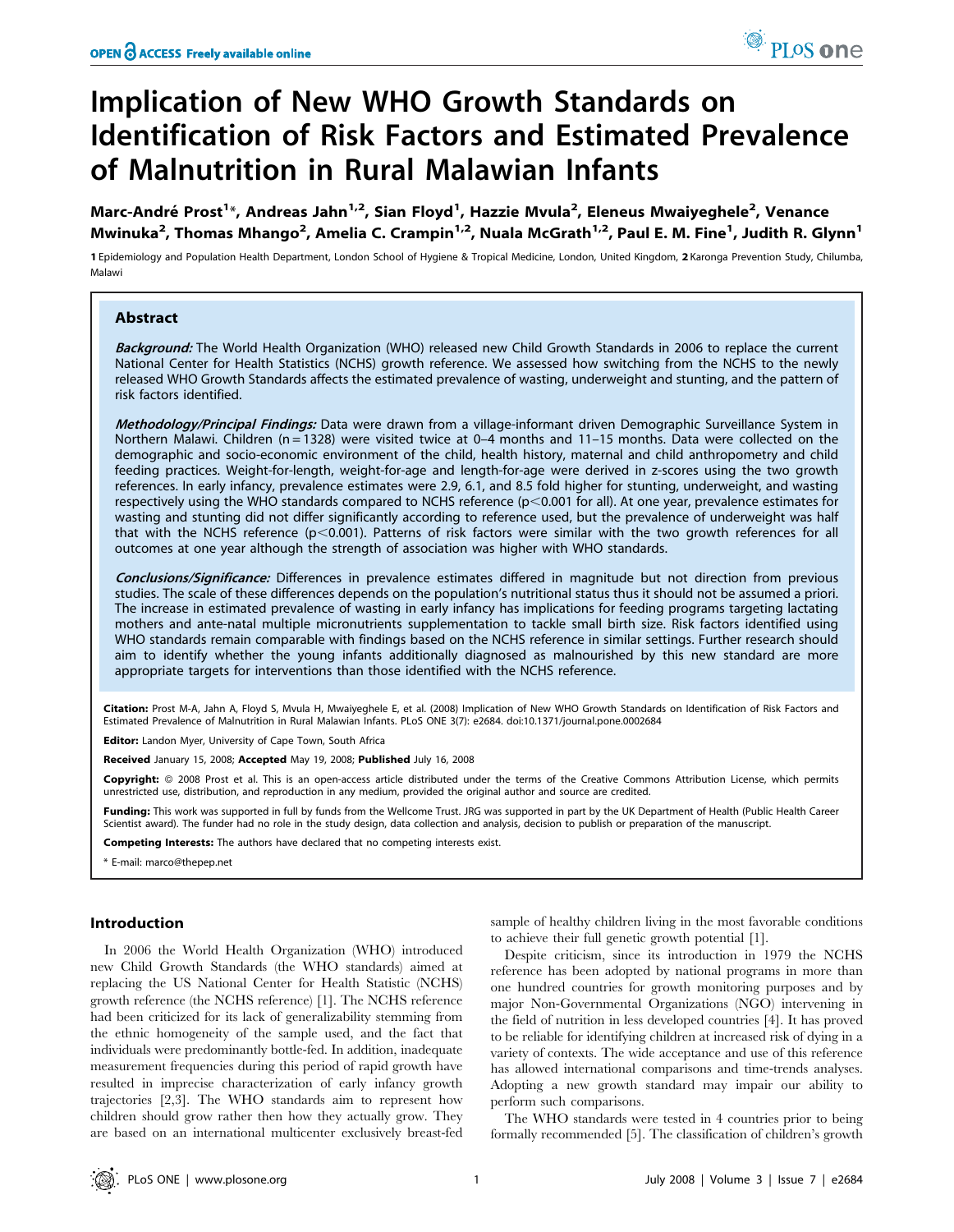based on length/height-for-age and weight-for-age was tested against standardized clinical assessments. The authors found good agreement between the two methods and concluded on the technical soundness of the standard. However comparison between the WHO standards and both the NCHS reference and the Center for Disease Control and Prevention 2000 Growth Chart highlighted important discrepancies in the estimation of the prevalence of malnutrition, particularly marked in infancy and likely due to samples characteristics [6,7]. The estimated prevalence of wasting (weight-for-height/length  $\leq$ -2 z-score), underweight (weight-for-age  $\leq$ -2 z-score) and stunting (height/ length-for-age  $\leq$ -2 z-score) were considerably greater in the first 5 months of life when using the WHO standards than with the NCHS reference in a secondary analysis of longitudinal data from Bangladesh and the Dominican Republic [7]. Similarly, secondary analyses of anthropometric data from refugees aged 6–59 months from Kenya, Algeria and Bangladesh found a significantly higher prevalence of severe wasting  $\leq$ -3 z-score) but not total wasting  $(< -2$  z-score) with the WHO standards than with the NCHS reference [8]. The implications of using the WHO standards on the measured prevalence of these nutritional disorders are not yet fully understood but are likely to lead to increased estimates of malnutrition, particularly in infancy. The consequences of this increase on the identification of early risk factors for weight and height faltering have not been explored.

The 2004 Demographic and Health Survey (DHS) showed that the nutritional status of the under-5 population in Malawi is fairly typical of that of a sub-Saharan African country, with Malawi



Figure 1. Study design. Footnote: <sup>†</sup>The NCHS reference does not allow for calculation of weight-for-length for children  $<$ 49 cm doi:10.1371/journal.pone.0002684.g001

being in the middle range for the prevalence of wasting and underweight and the top range for stunting among 19 other countries [9,10]. Despite a marked decrease in the 1970's–80's, trends in the prevalence of underweight and stunting have been plateauing if not increasing in recent years [11,12]. As of 2006, the national prevalence of childhood underweight, wasting and stunting calculated using the NCHS reference stood at 22%, 5% and 48% respectively [12]. To help understand how adopting the new WHO standards may influence the estimation of the prevalence of these disorders and consequently the pattern of risk factors identified, we have used longitudinal data from a Demographic Surveillance System (DSS) in a rural community in northern Malawi [13].

# Methods

#### Study population and study area

The study was carried out in the southern part of Karonga District, northern Malawi, between August 2002 and October 2004. Out of 1,588 live births recorded in the DSS in the study area, 122 (7.7%) infants either died or left the study area before the follow-up visit, and 50 (3.1%) were excluded for being twins. The analysis of risk factors for malnutrition and prevalence estimates for wasting, underweight and stunting at follow-up included 1328 infants (83.6%) after excluding 88 (5.5%) who had their follow-up visit later than 15 months after birth. The prevalence estimates of underweight and stunting at baseline, when first seen after birth were derived from 1205 infants (75.9%) after excluding 123 (7.7%) infants registered and first assessed more than 120 days after birth. The baseline prevalence estimates of wasting were conducted on 1148 (72.3%) infants after excluding 57 (3.6%) infants with baseline length $\leq$ 49 cm, as the NCHS growth reference is not suitable for calculation of the weight-for-length index for smaller children. Exclusions are summarized in **figure 1**.

#### Data collection

Background information on dwelling characteristics, demographic and socio-economic data were drawn from a house-to-house census implemented by trained staff using a standard protocol at the launch of the DSS from August 2002 [13]. Vital events were notified by village informants each responsible for 15–60 households. Notified births were followed by a baseline visit by a project interviewer to formally register the birth and to record the mother's and infant's anthropometric measures and information on feeding practices, health and immunization. A follow-up visit was scheduled 12 months after the birth registration to reassess the child and mother's nutritional status as well as feeding practices, health and immunization. The main caregiver was asked for the approximate age in months when different types of food and beverages were introduced; median age at interview was 12 months (range 11 to 15 months). Throughout the analysis, the term ''introduction of water'' refers to water and water-based beverages. Complementary food includes breast milk substitutes, cow's milk and maize–based weaning porridges (vernacular: dawale for thin porridge and bara for thick porridge). Family food is defined as all other food items including juices and solid foods.

# Anthropometric measurements and indices

Weight was measured using a spring scale (100 g increments) and length was measured supine using graduated polyurethane plastic mats (0.5 mm increments). Nutritional indices were derived as Z-scores at both time points using the WHO standard and the NCHS reference. Z-scores represent the difference between the height or weight of a child and the median height or weight of the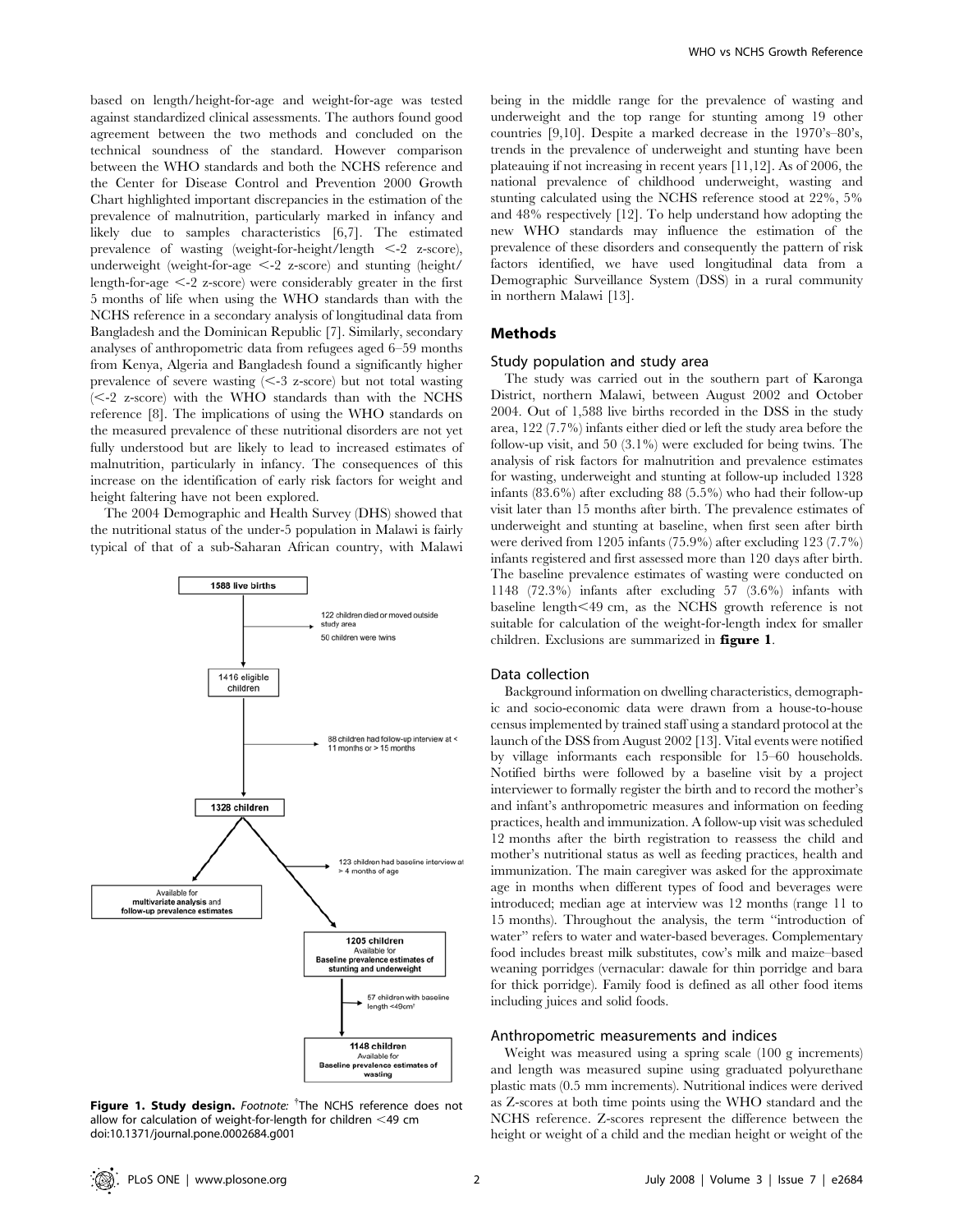reference population (for the same age and sex) divided by the standard deviation of the reference population.

Global wasting, stunting and underweight were defined as weight-for-length, length-for-age and weight-for-age  $\leq$ -2 z-scores respectively. Maternal nutritional status was assessed using the mid-upper-arm-circumference (MUAC), measured using steel tape (1 mm increments). There is no consensus over the use of MUAC for the classification of adult nutritional status. Cut-offs ranging from 18.5 cm [14] to 22 cm [15] have been proposed to define undernutrition. In our analysis, we used a conservative 21 cm cutoff under which the MUAC has been associated with a Body Mass Index $\leq 16$  kg/m<sup>2</sup> in adult women [16], which is widely used by relief agencies for enrolling pregnant and lactating mothers into supplementary feeding programs.

#### Data management and statistical analyses

Data were double-entered in MS Access 97. The plausibility of measurements was checked electronically at the point of data entry and implausible values were referred back to the field for confirmation [13].

Calculation of nutritional indices with reference to the WHO standards was done in STATA v.9.2 (StataCorp Ltd, Texas, USA) using a macro provided by WHO [17]. Calculation in reference to the NCHS reference was performed in EpiInfo v.6.04d (Center for Disease Control and Prevention, Georgia, USA). The software manufacturers' default settings were applied regarding cut-offs for biologically improbable values (Table S1). Out of range values of z-scores were recoded as missing.

The analyses of risk factors for malnutrition were performed in STATA v.9.2 using logistic regression. The three nutritional indices at 11–15 months were the outcomes. Independent variables with even weak evidence of a crude association  $(p<0.1)$ with one of the 3 outcomes in the univariate analysis were eligible for inclusion in the multiple logistic regression analysis, as well as variables that have been identified as risk factors for at least one of the outcomes in other local studies [18,19,20]. Housing conditions were measured using a dwelling score based on materials used for building the dwelling. The value of household assets was scored to classify the households into four broad categories of ''wealth''. Age at the follow-up interview and sex were kept in the model a priori. Further adjustment for health related variables (vaccination status, hospitalization, history of consulting a traditional healer) was made in final models as these variables could be on the causal pathway between socio-economic variables and malnutrition. Finally, adjustment was made for nutritional status at baseline interview (excluding wasting to avoid co-linearity). The strength of the statistical association was assessed using Wald's test and investigation of potential interactions was performed using Likelihood Ratio Test. The statistical significance of the difference between the prevalence estimates of each outcome calculated with both growth references was assessed using McNemar's z-test.

Multivariate models were built for each of the 3 outcomes calculated with the WHO standards, using a forward stepwise technique. The selected risk factors were then incorporated in models using the outcomes calculated with the NCHS reference. For each outcome, the direction and strength of the associations were then compared between models.

## Ethics

The Karonga DSS called the ''Continuous Registration System'' was granted ethical approval from the National Health Sciences Research Committee of Malawi and the London School of Hygiene and Tropical Medicine Ethics Committee. Heads of

#### Table 1. Main characteristics of the sample population.

|                                                                                | n/N               | $%$ *          |
|--------------------------------------------------------------------------------|-------------------|----------------|
| Demography and education                                                       |                   |                |
| Male                                                                           | 685/1,328         | 51.6%          |
| Maternal age at birth of infant in years (mean $\pm$ SD <sup>†</sup> )         | 1,328             | $25.6 \pm 6.3$ |
| Infant age at baseline in days (median $[IQR]^T$ )                             | 1,328             | 28 [16-53]     |
| Infant age at follow-up in days (mean $\pm$ SD <sup>†</sup> )                  | 1,328             | $384 + 32$     |
| Maternal education level≥primary (8 years)                                     | 666/1,294         | 51.5%          |
| Father's education level≥primary (8 years)                                     | 948/1,235         | 76.8%          |
| Health                                                                         |                   |                |
| Vaccination coverage at follow-up                                              |                   |                |
| <b>BCG</b>                                                                     | 1,255/1,328 94.5% |                |
| Measles                                                                        | 1,093/1,328 82.3% |                |
| Polio 3                                                                        | 1,220/1,328 91.9% |                |
| DPT <sub>3</sub>                                                               | 1,231/1,328 92.7% |                |
| Socio-economic status                                                          |                   |                |
| Dwelling score (housing conditions) <sup>5</sup>                               |                   |                |
| 1 (best)                                                                       | 198/1,309         | 15.1%          |
| 2                                                                              | 173/1,309         | 13.2%          |
| 3                                                                              | 416/1,309         | 31.8%          |
| 4 (worst)                                                                      | 522/1,309         | 39.9%          |
| <u>Asset score</u> : Possessions value in US Dollars <sup>§</sup>              |                   |                |
| $<$ 5                                                                          | 277/1,328         | 20.9%          |
| 5-9.99                                                                         | 262/1,328         | 19.7%          |
| 10-49.99                                                                       | 460/1,328         | 34.6%          |
| $\geq 50$                                                                      | 329/1,328         | 24.8%          |
| HH main source of income                                                       |                   |                |
| Employment & letting                                                           | 210/1,309         | 16.0%          |
| Piecework & gathering                                                          | 141/1,309         | 10.8%          |
| Farming                                                                        | 514/1,309         | 39.3%          |
| Fishing                                                                        | 134/1,309         | 10.2%          |
| Trade (small scale)                                                            | 175/1,309         | 13.4%          |
| Selling own manufactured goods or food/beverage                                | 61/1,309          | 4.7%           |
| Other                                                                          | 74/1,309          | 5.6%           |
| Nutrition                                                                      |                   |                |
| Duration of exclusive breastfeeding (mean $\pm$ SD <sup>†</sup> ) in<br>months | 1,328             | $4\pm2$        |
| Age introduction of water (mean $\pm$ SD <sup>†</sup> ) in months              | 1,324             | $5 + 2$        |
| Age intro complementary food (mean $\pm$ SD <sup>†</sup> ) in months 1,321     |                   | $5 + 2$        |
| Age intro of family food (mean $\pm$ SD <sup>†</sup> ) in months               | 1,296             | $8+2$          |

\* Percentage or otherwise specified

 $\dagger$ Mean $\pm$ standard deviation

Median [Interquartile Range]

<sup>\$</sup>Score based on materials used for the roof, walls and floor

<sup>§</sup>Score based on possession of 8 items (Yes = 1; No = 0 for motorbike, oxcart, bicycle, clock, radio, canoe, fishnet and mosquito net), plus cattle categorized

by number of head  $(0 = 0; 1 = 1; 2/3 = 2; 4/6 = 3; 7 += 4)$ . The score is then

converted in monetary value of possessions.

doi:10.1371/journal.pone.0002684.t001

participating households gave verbal consent for being included in the DSS.

A further application to use the DSS data for the present study was granted approval from the London School of Hygiene and Tropical Medicine Ethics Committee. The committee accepted the initial verbal consent since it would have been impossible to get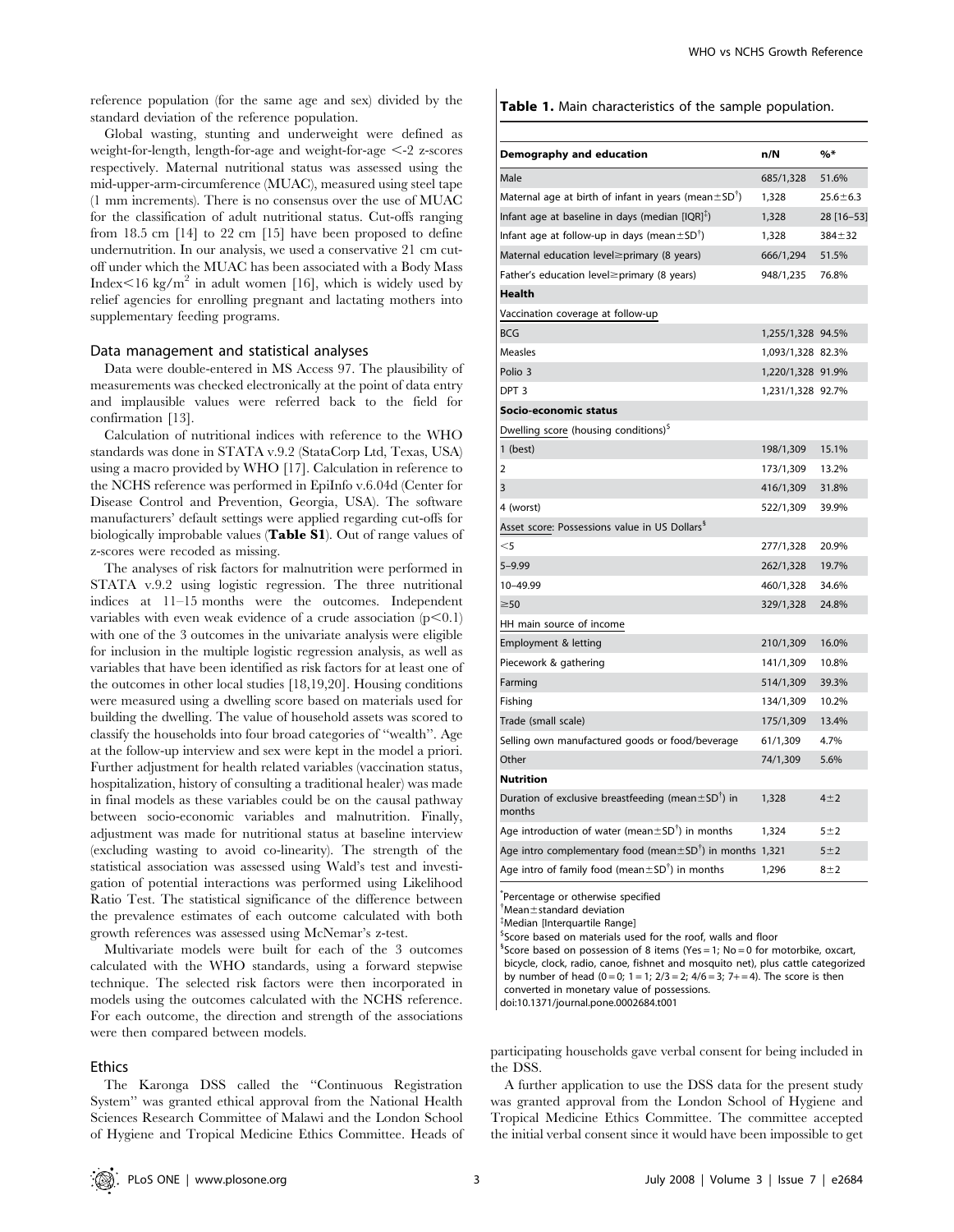a written consent from the guardians of each individual infant included in this analysis due to vital events and population movements.

# Results

## Sample characteristics

The main characteristics of the sample are described in Table 1. Households were headed by males in 88% of cases, with an average age of nearly 40 years of whom three quarters were self-employed, mainly in farming and fishing. This activity however was the primary source of income for only half of the households. Access to improved source of drinking water was widespread (80%) but not to electricity (2.4%). Nearly every household cultivated a median [Interquartile Range] 2.0 [1.0–3.0] acres of land. Cassava was the most frequently cultivated crop (96.5%) followed by maize (88.4%), rice (41.3%), potatoes (31.2%) and groundnuts (28.7%).

Households in the DSS area were located on average within 1 km radius of a static health facility or mobile location where under-5-clinics were provided. By the time of the follow-up visit, 19.1% of the children in the study population had had at least one hospital/health center admission, and 28.6% had been to a traditional healer at least once. The vaccination coverage for

tuberculosis (94.5%), poliomyelitis 3 (91.9%), Diphtheria-Pertusis-Tetanus 3 (92.7%) and measles (82.3%) was above the national average, which stands at 78%, 79%, 64% and 69% respectively for the year 2004 [21]. Virtually all the mothers (99%) had attended antenatal clinics at least once during pregnancy.

Maternal malnutrition at both baseline and follow-up interviews was very low at 2.1% and 1.4% respectively. By the age of 4 months, 17.8% of children were given water in addition to breast milk and 23.5% were given complementary foods. The median duration of exclusive breastfeeding was 4 months and 40.5% of infants were still exclusively breast fed until the end of the 5<sup>th</sup> month of life as recommended by WHO.

## Prevalence of malnutrition

As illustrated in **figure 2**  $(2.1a \text{ to } 2.3a)$ , there were considerable differences in the estimated prevalence of malnutrition at baseline (0–4 months) according to which growth reference was used. The prevalence estimates were 2.9, 6.1, and 8.5-fold higher for stunting, underweight and wasting respectively using the WHO standards  $(p<0.001$  for all). At follow-up, there was very weak evidence of an increased proportion of stunted infants ( $p = 0.09$ ; figure 2.3a) and lower proportion of wasted infants  $(p = 0.10;$ figure 2.1a) with the WHO-based estimates compared to that of the NCHS estimates. However the estimated prevalence of



Figure 2. A - Prevalence [95% confidence intervals] of wasting (1A), underweight (1B) and stunting (1C) according to the growth **reference used.** B–C - Frequency distribution of nutrition indices in z-score at baseline (B) and follow-up (C) according to the growth reference used. The prevalence of malnutrition reported in (A) corresponds to the surface under the curve below -2 z-score. doi:10.1371/journal.pone.0002684.g002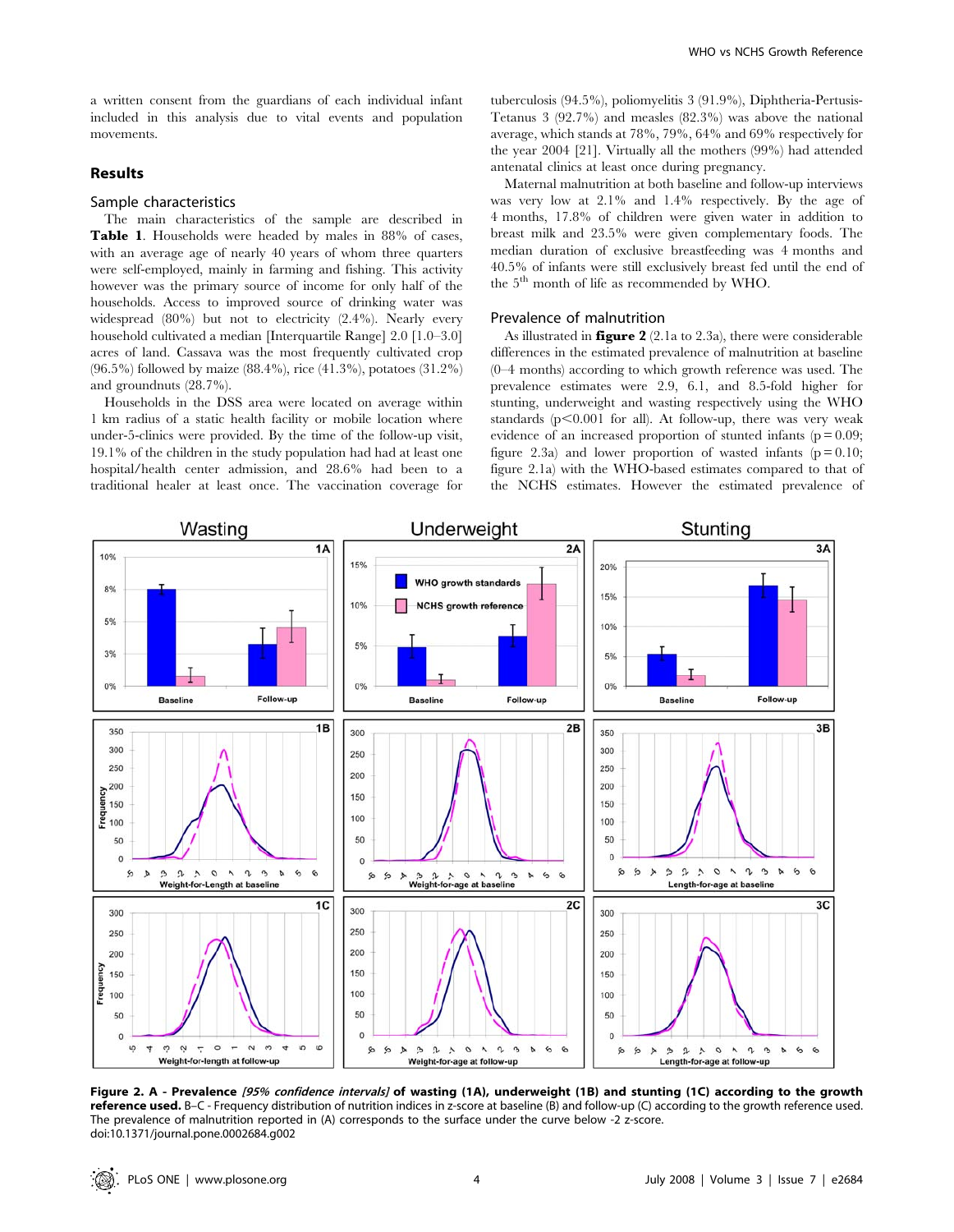Table 2. Multivariate analysis of early risk factors for adverse anthropometric status at 11–15 months based on either WHO or NCHS growth reference $^{\dagger}$ 

|                                    | <b>WASTING</b>           | <b>UNDERWEIGHT</b>       |                          |                                             | <b>STUNTING</b>        |                         |  |  |
|------------------------------------|--------------------------|--------------------------|--------------------------|---------------------------------------------|------------------------|-------------------------|--|--|
|                                    | $WHO (n = 1230)$         | $NCHS (n = 1230)$        | $WHO (n = 1237)$         | $NCHS (n = 1237)$                           | $WHO (n = 1230)$       | $NCHS (n = 1231)$       |  |  |
| <b>DEMOGRAPHIC</b>                 | <i>OR [95% CI]</i>       | <i>OR [95% CI]</i>       | <i>OR [95% CI]</i>       | <i>OR [95% CI]</i>                          | <i>OR [95% CI]</i>     | <i>OR [95% CI]</i>      |  |  |
| Age of head of household (years)   |                          |                          |                          |                                             |                        |                         |  |  |
| $<$ 25                             | $2.67$ [1.06-6.74] **    | 2.08 $[0.94 - 4.06]$ *   | $0.88$ [0.38-2.07]       | 1.08 [0.62-1.90]                            | $0.92$ [0.55-1.55]     | 1.00 [0.59-1.71]        |  |  |
| $25 - 39$                          | ref                      | ref                      | ref                      | ref                                         | ref                    | ref                     |  |  |
| $40 - 54$                          | $1.61$ [0.59-4.43]       | $0.80$ [0.31-2.07]       | $0.81$ [0.39-1.69]       | $0.69$ [0.41-1.17]                          | $0.76$ [0.48-1.19]     | $0.78$ [0.48-1.28]      |  |  |
| $55 +$                             | 1.38 [0.49-3.91]         | 1.18 [0.49-2.82]         | $1.31$ [0.66-2.59]       | $1.04$ [0.62-1.74]                          | 1.31 [0.85-2.02]       | $1.37$ [0.87-2.15]      |  |  |
| Maternal age (years)               |                          |                          |                          |                                             |                        |                         |  |  |
| $<$ 20                             | $1.02$ [0.46-2.28]       | $0.83$ [0.40-1.71]       | $0.84$ [0.42-1.67]       | 1.53 $[0.97 - 2.40]$ *                      | 1.22 [0.82-1.83]       | 1.36 [0.89-2.07]        |  |  |
| $20 - 29$                          | ref                      | ref                      | ref                      | ref                                         | ref                    | ref                     |  |  |
| $30 - 39$                          | $0.26$ [0.07-0.97] **    | $0.59$ [0.24-1.46]       | $1.15$ [0.61-2.19]       | 1.20 [0.75-1.92]                            | $1.06$ [0.71-1.59]     | $1.10$ [0.71-1.70]      |  |  |
| 40 +                               | 1.70 [0.29-10.02]        | $0.99$ [0.11-8.96]       | 4.80 $[1.43 - 16.12]$ ** | 2.80 [0.93-8.49] *                          | 1.35 [0.46-3.97]       | $1.70$ [0.57-5.11]      |  |  |
| Season of birth                    |                          |                          |                          |                                             |                        |                         |  |  |
| Warm & rainy (Jan-May)             | ref                      | ref                      | ref                      | ref                                         | ref                    | ref                     |  |  |
| Cool & dry (June-Sept)             | 1.46 [0.69-3.10]         | 1.04 [0.55-1.98]         | 1.33 [0.78-2.30]         | $0.80$ [0.54-1.19]                          | $1.03$ [0.73-1.45]     | 1.18 [0.82-1.70]        |  |  |
| Dry (Oct-Dec)                      | $0.95$ [0.35-2.55]       | $0.87$ [0.39-1.96]       | $1.10$ [0.55–2.22]       | $1.23$ [0.77–1.95]                          | $1.56$ [1.03-2.35] **  | $1.61$ [1.04-2.50] **   |  |  |
| <b>SOCIOECONOMIC</b>               |                          |                          |                          |                                             |                        |                         |  |  |
| Source of drinking water           |                          |                          |                          |                                             |                        |                         |  |  |
| Tap                                | ref                      | ref                      | ref                      | ref                                         | ref                    | ref                     |  |  |
| Bore hole                          | 1.77 [0.57-6.62]         | $1.31$ [0.46-3.75]       | 3.14 $[1.04 - 9.44]$ **  | 1.83 [0.94-3.58] *                          | 1.62 $[0.96 - 2.75]$ * | 1.45 [0.82-2.56]        |  |  |
| River or lake                      | 5.61 [1.37-22.97] **     | 3.43 $[1.11 - 10.61]$ ** | 4.59 $[1.41 - 14.99]$ ** | 2.38 $[1.14 - 4.96]$ **                     | 1.78 $[0.98 - 3.22]$ * | 1.61 [0.85-3.06]        |  |  |
| Asset score (USD)                  |                          |                          |                          |                                             |                        |                         |  |  |
| $> = 50$                           | ref                      | ref                      | ref                      | ref                                         | ref                    | ref                     |  |  |
| 10-49.99                           | 4.44 $[1.21 - 16.38]$ ** | 3.25 $[1.25 - 8.42]$ **  | 1.34 [0.66-2.73]         | $0.91$ [0.57-1.44]                          | $1.01$ [0.67-1.52]     | $1.01$ [0.65-1.56]      |  |  |
| $5 - 9.99$                         | 4.37 $[1.12 - 16.99]$ ** | 3.22 $[1.16 - 8.99]$ **  | $1.61$ [0.75-3.48]       | $0.86$ [0.50-1.46]                          | $1.17$ [0.73-1.85]     | 1.22 [0.74-2.00]        |  |  |
| $<$ 5                              | 2.65 [0.67-10.54]        | 2.04 [0.71-5.89]         | 1.30 [0.60-2.82]         | $0.80$ [0.47-1.35]                          | 1.19 [0.76-1.87]       | 1.25 [0.78-2.01]        |  |  |
| Households' main source of income  |                          |                          |                          |                                             |                        |                         |  |  |
| Farming                            | ref                      | ref                      | ref                      | ref                                         | ref                    | ref                     |  |  |
| Employment & letting               | 2.62 $[0.84 - 8.15]$ *   | $2.59$ [0.97-6.95] *     | $1.58$ [0.72-3.47]       | $0.83$ [0.45-1.54]                          | $0.74$ [0.44-1.24]     | 0.50 $[0.27 - 0.92]$ ** |  |  |
| Piecework & gathering              | 4.07 $[1.60 - 10.33]$ ** | 3.10 $[1.30 - 7.35]$ **  | $2.46$ [1.25-4.85] **    | $2.01$ [1.20-3.36] **                       | 1.16 [0.71–1.89]       | $1.10$ [0.66-1.84]      |  |  |
| Fishing                            | $0.39$ [0.05-3.24]       | $2.06$ [0.72-5.87]       | $0.36$ [0.10-1.29]       | 0.42 $[0.20 - 0.88]$ **                     | $0.52$ [0.29-0.94] **  | 0.56 $[0.31 - 1.04]$ *  |  |  |
| Trade                              | $1.53$ [0.51-4.64]       | $1.65$ [0.64-4.25]       | 1.07 [0.48-2.37]         | 1.30 [0.77-2.22]                            | $0.93$ [0.58-1.50]     | $0.96$ [0.58-1.57]      |  |  |
| Selling own goods or snacks        | 2.73 [0.68-11.04]        | 1.19 [0.25-5.65]         | 1.18 [0.38-3.69]         | $1.24$ [0.66-2.75]                          | $0.95$ [0.46-1.96]     | 1.08 [0.52-2.24]        |  |  |
| Other                              | 2.90 [0.81-10.35]        | 3.66 [1.27-10.53] **     | 1.16 [0.39-3.41]         | 1.25 [0.58-2.68]                            | 1.04 [0.54-2.00]       | 1.09 [0.56-2.13]        |  |  |
| Father's education level           |                          |                          |                          |                                             |                        |                         |  |  |
| Secondary or tertiary              | ref                      | ref                      | ref                      | ref                                         | ref                    | ref                     |  |  |
| Completed primary                  | $0.87$ [0.37-2.04]       | $0.81$ [0.39-1.68]       | $0.95$ [0.52-1.73]       | 1.20 [0.77-1.85]                            | 1.45 [1.00-2.12] *     | 1.27 [0.85-1.90]        |  |  |
| None or uncompleted primary        | 1.16 [0.48-2.79]         | 1.29 [0.62-2.68]         | 1.17 [0.61-2.24]         | 1.87 [1.18-2.94] **                         | $1.73$ [1.14-2.60] **  | $1.81$ [1.17-2.77] **   |  |  |
| Unknown                            | $0.83$ [0.17-4.03]       | $0.60$ [0.13-2.76]       | $0.56$ [0.15-2.02]       | $0.49$ [0.25-1.31]                          | 0.96 [0.49-1.89]       | $0.82$ [0.39-1.73]      |  |  |
| <b>AGRICULTURE</b>                 |                          |                          |                          |                                             |                        |                         |  |  |
| <b>Growing maize</b>               |                          |                          |                          |                                             |                        |                         |  |  |
| Yes                                | $1.06$ [0.41-2.73]       | 1.44 [0.62-3.38]         | 0.56 $[0.30 - 1.01]$ *   | $0.71$ [0.45-1.12]                          | $0.67$ [0.45-1.00] **  | $0.73$ [0.47-1.11]      |  |  |
| No                                 | ref                      | ref                      | ref                      | ref                                         | ref                    | ref                     |  |  |
| <b>NUTRITION</b>                   |                          |                          |                          |                                             |                        |                         |  |  |
| Maternal malnutrition at follow-up |                          |                          |                          |                                             |                        |                         |  |  |
| Yes                                | 2.17 [0.24-19.79]        | 1.01 [0.12-8.38]         |                          | 10.79 [3.26-35.74] *** 3.68 [1.21-11.16] ** | 2.38 [0.79-7.20]       | 1.87 [0.58-6.01]        |  |  |
| No                                 | ref                      | ref                      | ref                      | ref                                         | ref                    | ref                     |  |  |

 $p^*$ p $<$ 0.1 ; \*\*p $<$ 0.05 ; \*\*\*p $<$ 0.001

Note: 1328 records were included in the models. Infants with one or more missing value for variables in the model were not accounted for.

{ Adjustment made for all other variables in the table, plus age of introduction of water, complementary and family food, dwelling score, sex and age at follow-up interview doi:10.1371/journal.pone.0002684.t002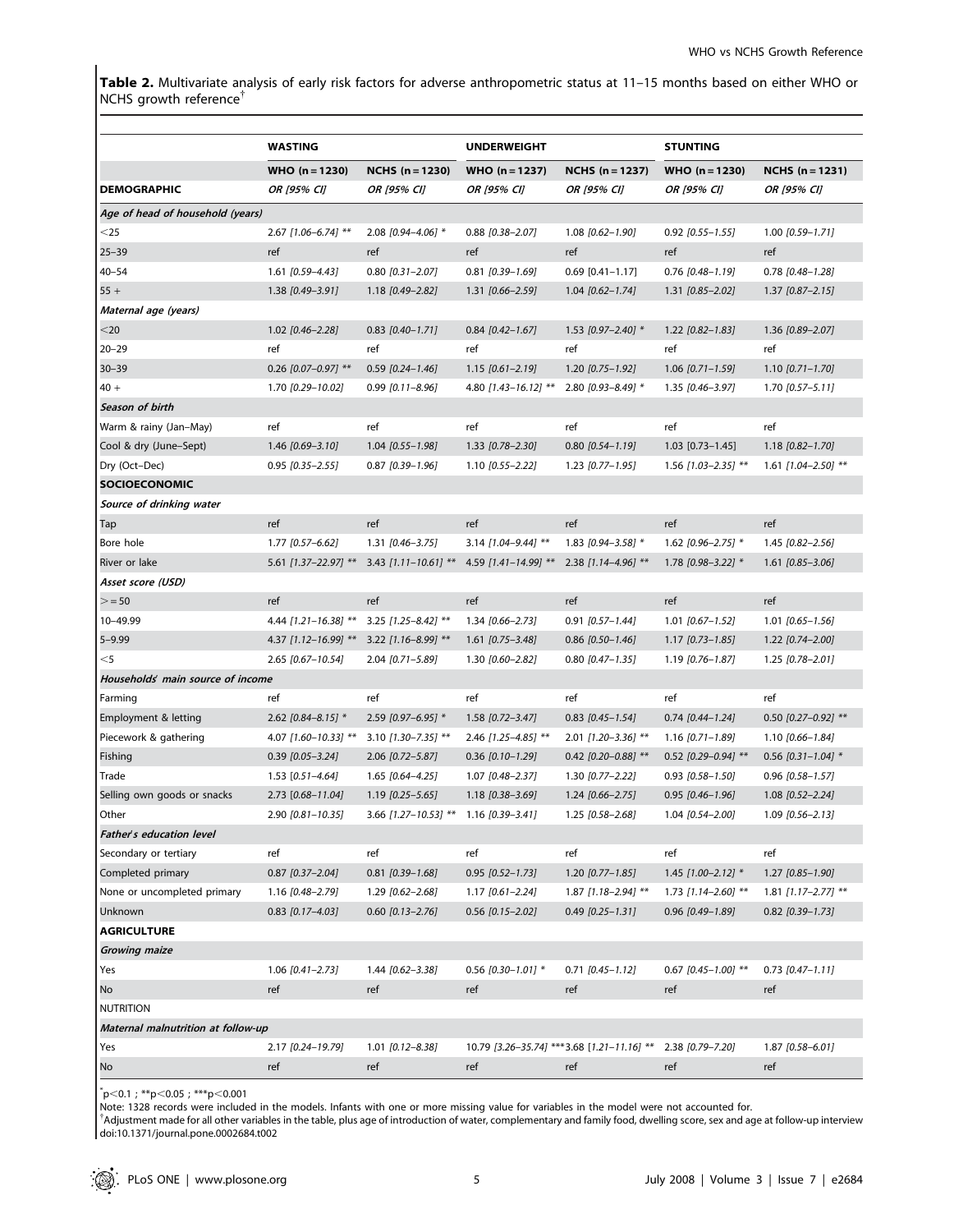underweight (figure 2.2a) was half that assessed using the NCHS reference  $(p<0.001)$ .

At baseline, the WHO standards-based distribution curve of weight-for-length was flatter than the NCHS-based distribution and slightly shifted toward negative values of z-score (difference between means is 0.26 z-scores), leading to 8.5 times more infants being classified as wasted when using the WHO standards (7.5% vs. 0.9%; figure 2.1a; 2.1b). This pattern was not observed after 11 months (figure 2.1c); the curves were similar in shape with a slight shift toward positive values of z-scores for the WHO standards-based distribution curve and little change in the proportion of children with weight-for-length $\leq$ -2 z-score (3.3% and 4.5% for the WHO standards and NCHS reference-based prevalence respectively ; figure 2.1a to 2.1c).

For underweight the shapes of the distribution curves with the two growth references were similar to each other at both timepoints. However, compared to the NCHS reference-based distribution curve, at baseline the curve based on the WHO standards was shifted to the left (difference in means 0.26 z-score) and that at follow-up to the right (difference in means 0.54 z-score; figure 2.2b to 2.2c). The WHO standards gave a prevalence of underweight 3.6 times higher early in infancy (6.1% against 1.7%) and half the estimated prevalence of the NCHS reference in the second half of infancy (6.6% against 13.6% ; figure 2.2a).

A flatter curve with the WHO standards led to a 2-fold increase in the prevalence of stunting at baseline (8.1% and 4.1% for the WHO and NCHS reference based prevalence respectively), but the curves based on the two standards were similar at follow-up time (figure 2-3a to 2–3c). The sample's mean length-for-age was nearly equal with both growth references and at both time-points.

## Risk factors for malnutrition

Crude associations between various risk factors and wasting, underweight and stunting at 11–15 months, calculated using the WHO standards, are shown in table S2.

Other variables (sex of the head of household, maternal education and nutritional status, distance from health center or vaccine status at 11–15 months, land area cultivated by the household, and growing cassava, rice, potatoes or groundnut) were not associated with any of the outcomes (not shown).

Those factors that remained significant in multivariate models for at least one of the outcomes are shown in table 2. No evidence of interaction was found between any of the independent factors. Following evidence of a linear trend across categories for 2 of the three outcomes  $(p = 0.02$  for wasting and underweight) the dwelling score was included as a linear variable in the models.

Infants from households with young heads, getting their drinking water from river or lake, with low household assets, and primary income source as piecework/gathering or employment/letting were more likely to be wasted. No other feeding practice showed evidence of association with wasting after adjusting for all other variables in the model. Those with mothers aged 30–39 were less likely to be wasted than those with mothers aged 20–29.

Being underweight at follow-up was significantly associated with high maternal age and maternal malnutrition at follow-up, not getting water from a tap, and household income from piecework/ gathering. Growing maize was weakly associated with a 44% protective effect.

Being stunted at follow-up was associated with birth in the dry season and low paternal education level. There was also weak evidence of an association with not getting water from a tap  $(p<0.1)$ . Males were 1.6 times more likely to be stunted than females  $(p = 0.003)$  and older infants at follow-up were also more

likely to be stunted then those who were younger when seen  $(p = 0.002;$  not shown). A household income from fishing was significantly protective, as was growing maize.

Stunting at baseline was strongly associated with underweight and stunting at follow-up ( $p = 0.001$  and  $p \le 0.001$  respectively), and being underweight at baseline was strongly associated with all 3 outcomes at follow-up  $(p<0.001$  except wasting where  $p = 0.005$ ). Adjusting for vaccination status, hospital admission or traditional healer visits, and for stunting and underweight at baseline made little difference to the associations with other variables shown in table 2.

# Comparing WHO standards-based and NCHS referencebased models

Overall there was a good agreement in the pattern of risk factors between the models based on the two references and poor growth at follow-up, although differences existed in terms of the strength of associations. The associations between explanatory variables and wasting and stunting were on average stronger in the WHO standards-based models than the NCHS reference-based models but the directions of the associations were preserved. This is exemplified by the increased risk of wasting in children living in households with young heads identified in the WHO standards-based model. Evidence of this association in the NCHS reference-based model was weaker  $(p = 0.07)$  but the direction and scale of the effect was consistent (Odds Ratio (OR) $_{\text{NCHS}}$  = 2.08 vs. OR<sub>WHO</sub> = 2.67).

A higher estimated prevalence of underweight at follow-up based on the NCHS reference meant an increased power in the NCHS reference-based multivariate analysis than in the WHO standards-based model. For this outcome, more risk factors were significantly associated with underweight at follow-up in the NCHS reference-based model including having a young mother  $(<20$  years old), low father's education level, and being older at follow-up interview  $(OR<sub>NCHS</sub> = 1.01, p = 0.03; not shown)$ . There was good evidence that fishing as a source of income was protective  $(p = 0.02)$  although no evidence of this association could be detected in the WHO-based model  $(p = 0.12)$ . Conversely there was weak evidence that growing maize was protective for underweight in the WHO-based model  $(p = 0.06)$  but not in the NCHS-based one  $(p = 0.14)$ .

## Discussion

Using the new WHO growth standards increased the estimated prevalence of malnutrition in early infancy by a factor 3 to 8.5 depending on the index under consideration. This difference was not found at one year of age but the underweight estimate was halved compared to that obtained with the NCHS reference.

The direction of the differences in prevalence at both time-points are consistent with previous findings but their magnitude was larger in our study [7,8]. One can expected an increase in the prevalence of malnutrition from switching to the WHO standards, but the magnitude of this increase depends on the nutritional status of the population under consideration and should not be assumed from previous studies. This is illustrated by figure 2.1b-2.3b where the WHO standards-based distribution curves for the three outcomes are not only shifted towards negative values of z-scores, but also flatter compared to the NCHS reference-based distribution curves.

Malnutrition in early infancy is seldom addressed in therapeutic feeding programs as it conflicts with current recommendations on exclusive breastfeeding [22] and requires highly skilled medical personnel. If WHO standards are to be adopted, the dramatic increase in the number of infants diagnosed as wasted may warrant a scaling-up of antenatal supplementation programs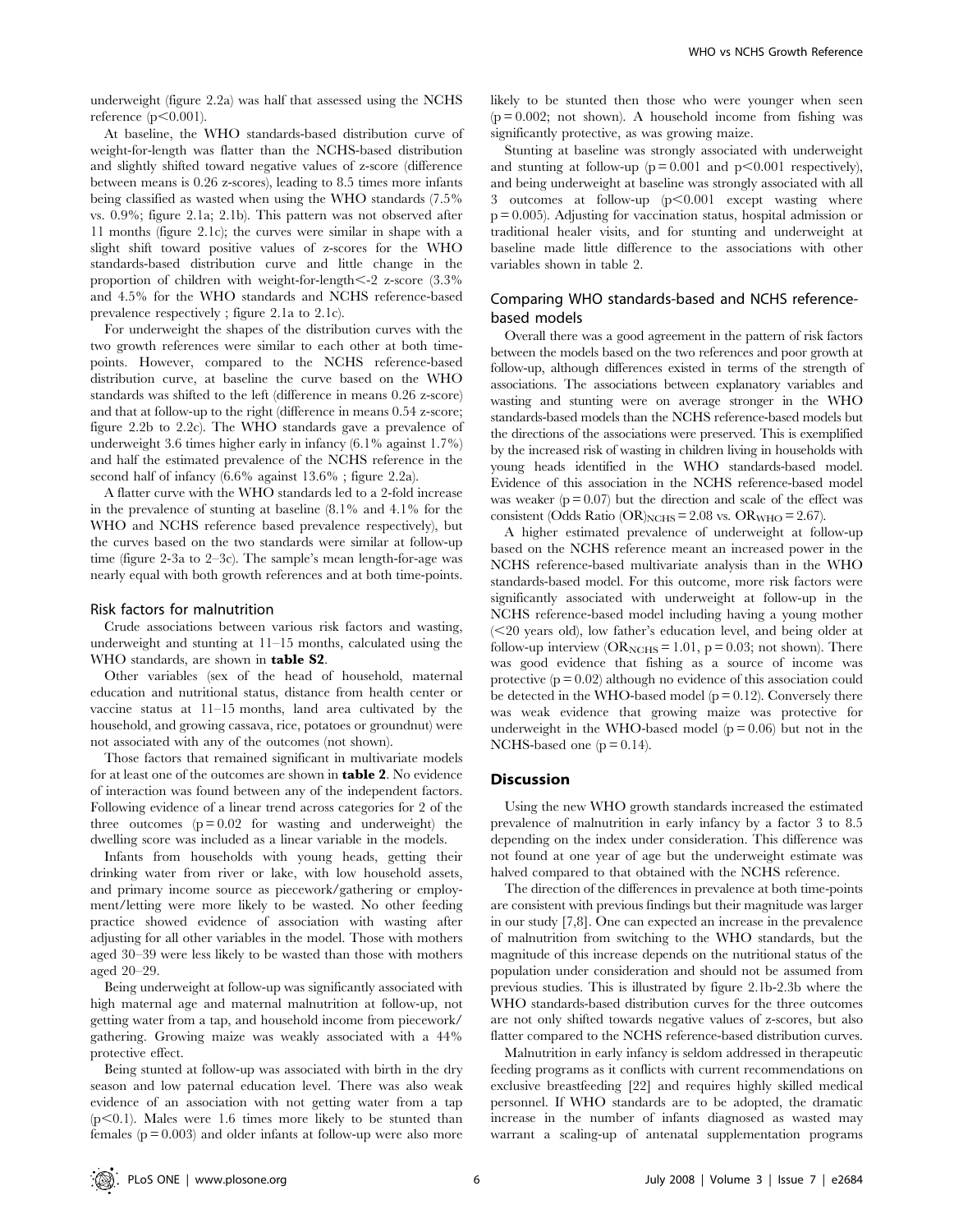including multiple micronutrients to address small birth size, one of the strongest determinants of growth failure at 12 months in Malawi [18]. However interventions directly targeting infants should not be ruled out providing there is adequate medical surveillance. In addition, there is certainly a need to develop further therapeutic strategies and products adapted to the specific needs of this age group.

The surge in the proportion of infants diagnosed as malnourished attributable to the use of the WHO standards should not hamper the need to find which reference better characterizes malnutrition needing intervention. It is important to know if the sensitivity of the cut-offs that were applied to define malnutrition with the NCHS reference (-2 z-scores) are still appropriate with the WHO standards for predicting poor outcomes.

Although the measured prevalence of malnutrition was different using the two references, there was generally good agreement on the pattern of risk factors for growth faltering in infancy. The stronger associations between risk factors and wasting and stunting in the WHO standards-based model and conversely with underweight in the NCHS reference-based model were partly due to increased power.

In our study it was not possible to obtain weight and length at birth, for logistic reasons. Instead we used anthropometric status within 0–4 months as a proxy indicator. Hence low birth weight and small for gestational age babies which have different growth trajectories in infancy may have affected the results. Earlier studies in Malawi and elsewhere suggest that, in normal birth weight babies, although height faltering may be present at birth, weight faltering does not start before age 3 to 4 months [23,24]. The study population was slightly above national average estimates for health/nutrition and socio-economic status [21]. Recent studies in southern Malawi among children aged 12–18 months have estimated prevalences of malnutrition ranging from 40%–46% underweight, 2%–8% wasting and 46%–71% stunting when using the NCHS reference [18,25]. Malawi has been hard hit by the HIV epidemic and Karonga has had a stable HIV prevalence of around 10% in the adult population [26]. While direct estimates for children are not available,  $\leq 3\%$  of children are likely to be infected vertically [27]. Orphanhood was rare in this age group (3 maternal, 11 paternal, non double, by the time of the follow-up interview), therefore unlikely to affect our results.

Since the new WHO growth standards are based on optimal growth patterns and breast-fed infants they are to be welcomed.

#### References

- 1. WHO Multicentre Growth Reference Study Group (2006) WHO Child Growth Standards: Length/height-for-age, weight-for-age, weight-for-length, weight-forheight and body mass index-for-age: Methods and development. Geneva: WHO. 314 p.
- 2. Garza C, de Onis M (2004) Rationale for developing a new international growth reference. Food Nutr Bull 25: S5–14.
- 3. WHO Working Group on Infant Growth (1995) An evaluation of infant growth: The use and interpretation of anthropometry in infants. Bull World Health Organ 73: 165–174.
- 4. de Onis M, Wijnhoven TM, Onyango AW (2004) Worldwide practices in child growth monitoring. J Pediatr 144: 461–465.
- 5. Onyango AW, de Onis M, Caroli M, Shah U, Sguassero Y, et al. (2007) Fieldtesting the WHO child growth standards in four countries. J Nutr 137: 149–152.
- 6. de Onis M, Garza C, Onyango AW, Borghi E (2007) Comparison of the WHO child growth standards and the CDC 2000 growth charts. J Nutr 137: 144–148.
- 7. de Onis M, Onyango AW, Borghi E, Garza C, Yang H (2006) Comparison of the World Health Organization (WHO) Child Growth Standards and the National Center for Health Statistics/WHO international growth reference: Implications for child health programmes. Public Health Nutr 9: 942–947.
- 8. Seal A, Kerac M (2007) Operational implications of using 2006 World Health Organization growth standards in nutrition programmes: Secondary data analysis. Brit Med J 334: 733.
- 9. Malawi National Statistic Office, ORC Macro (2005) Malawi Demographic and Health Survey 2004. Cleverton: NSO and ORC Macro. pp 163–183.

The similarity of the risk factors identified with each growth reference is an additional argument in favour of adopting the new WHO growth standards. However our results suggest that considerable caution will be needed in comparing prevalence estimates measured with WHO standards and those from older studies relying on the NCHS reference. Ideally, results should be presented with both references. Whether the young infants additionally identified as malnourished by this new standard are more appropriate targets for interventions than those identified with the NCHS reference, and whether such interventions can change their growth trajectories, requires further study.

#### Supporting Information

Table S1 Cut-offs used to exclude biologically implausible values for weight-for-height, weight-for-age, and length-for-age in z-scores as defined by the software manufacturer. Outliers were recoded as missing in the analysis.

Found at: doi:10.1371/journal.pone.0002684.s001 (0.08 MB DOC)

Table S2 Crude associations between demographic and socioeconomic factors, health, feeding practices, and anthropometric status at baseline and wasting, stunting and underweight at followup calculated with the WHO Growth Standards.

Found at: doi:10.1371/journal.pone.0002684.s002 (0.16 MB DOC)

# Acknowledgments

Our gratitude goes to LEPRA (The British Leprosy Relief Association), ILEP (The International Federation of Anti-Leprosy Organizations), and the WHO/UNDP/World Bank Special Programme for Research and Training in Tropical Diseases who supported this project until 1996 and without whom it would not exist today.

We thank the Government of the Republic of Malawi for their interest in this Project and the National Health Sciences Research Committee of Malawi for permission to publish the paper.

## Author Contributions

Conceived and designed the experiments: MAP AJ SF JRG. Performed the experiments: AJ HM EM VM TM ACC NM. Analyzed the data: MAP JRG. Contributed reagents/materials/analysis tools: AJ SF. Wrote the paper: MAP AJ SF HM EM VM TM ACC NM PEF JRG.

- 10. ORC Macro (2006) Nutrition of Young Children and Mothers in Malawi. Calverton, Maryland, USA. pp 18–20.
- 11. UNICEF (1997) State of the World's Children 1998. Focus on Nutrition. New York: UNICEF. 134 p.
- 12. UNICEF (2006) State of the World's Children 2007. Women and Children: The Double Dividend of Gender Equality. New York: UNICEF. 160 p.
- 13. Jahn A, Crampin A, Glynn J, Mwinuka V, Mwaiyeghele E, et al. (2006) Evaluation of a Village-Informant Driven Demographic Surveillance System in Karonga, Northern Malawi. Demogr Res 16: 219–248.
- 14. Collins S, Duffield A, Myatt M (2000) Assessment of nutritional status in emergency-affected populations: Adults. Geneva: ACC/SCN. pp 8–9.
- 15. James PT, Mascie-Taylor GCN, Norgan NG, Bistrian BR, Shetty PS, et al. (1994) The value of arm circumference measurements in assessing chronic energy deficiency in Third World adults. Eur J Clin Nutr 48: 883–894.
- 16. World Health Organization (1995) Physical status: The use and interpretation of anthropometry. Geneva: WHO. pp 364–369.
- 17. World Health Organization (2006) WHO Anthro 2005 software and macros. Geneva: WHO. Available: http://www.who.int/entity/childgrowth/software/ igrowup\_stata.zip via the Internet. Accessed: 7 July 2006.
- 18. Espo M, Kulmala T, Maleta K, Cullinan T, Salin ML, et al. (2002) Determinants of linear growth and predictors of severe stunting during infancy in rural Malawi. Acta Paediatr 91: 1364–1370.
- 19. Maleta K, Virtanen SM, Espo M, Kulmala T, Ashorn P (2003) Childhood malnutrition and its predictors in rural Malawi. Paediatr Perinat Epidemiol 17: 384–390.